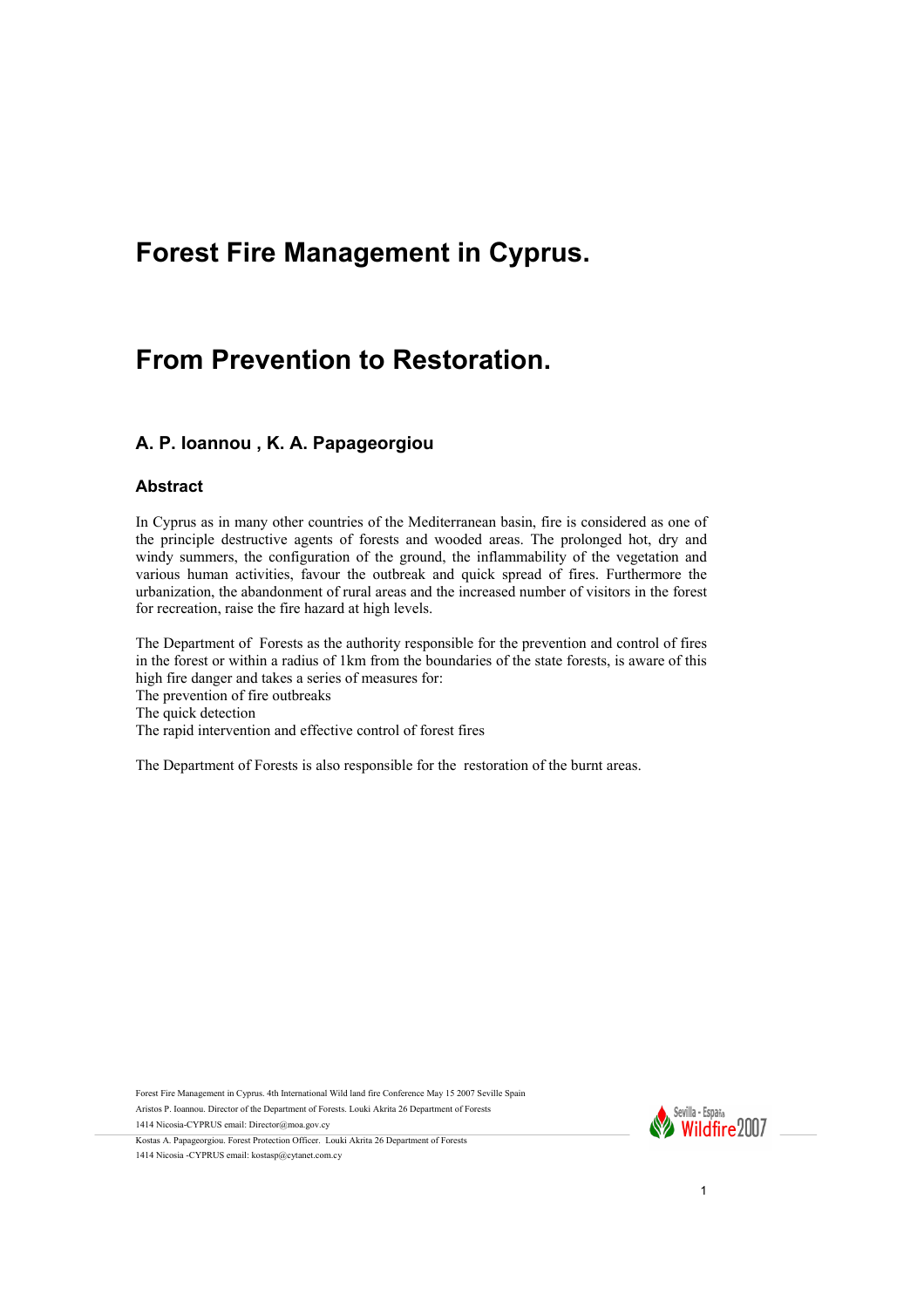# **INTRODUCTION**

 Cyprus is the third largest island in the Mediterranean with an area of about 925.148 hectares (9.251 km²) and is situated in the northeastern part of the Mediterranean Sea (Figure1,2). It is mostly a mountainous country with a typical Mediterranean climate.

 It is believed that in ancient times, Cyprus was fully covered by forests and it was known in the Mediterranean basin for its wood that it was used for purposes, such as for the melting of copper and for the construction of ships. However heavy and uncontrolled fellings, extensive grazing and fires contributed to the gradual degradation of forests. Moreover, the bombardment by the Turkish air force during the Turkish invasion in 1974 caused serious damages to the Cyprus forests resulting in a reduction of their cover by 16%.



Figure 1-Geographical position of Cyprus

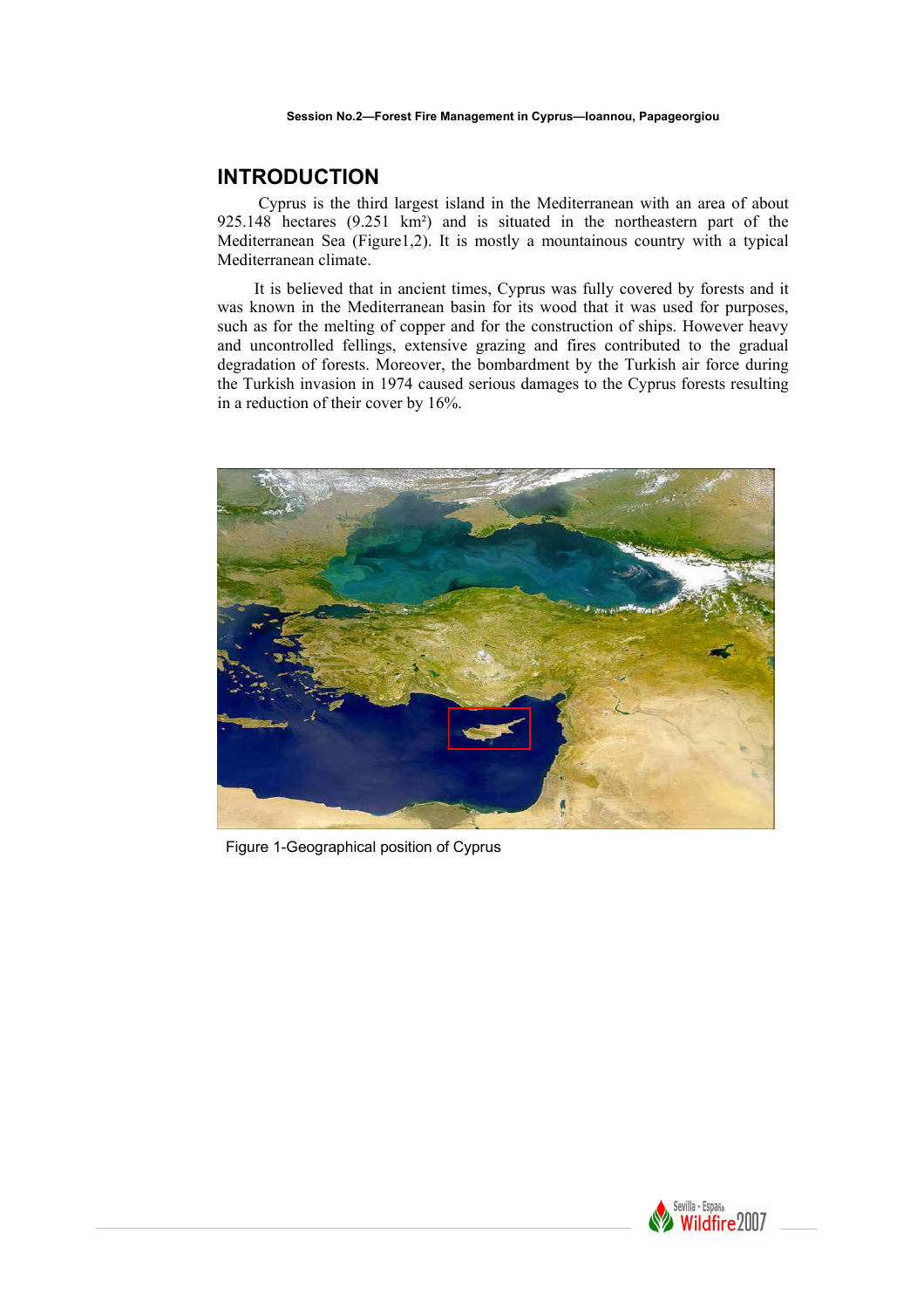**Session No.2— Forest Fire Management in Cyprus Ioannou, Papageorgiou** 



Figure 2-Satellite image of Cyprus

# *Climate*

 Cyprus has a typical intense Mediterranean climate that is characterized by hot, dry summers that last from May until October. Annual rainfall ranges from 250mm in lowlands to more than 1000mm in the highest peaks of Troodos range. The mean maximum monthly temperature fluctuates from  $37-42$  °C in areas with an altitude of less than 800 m, while in areas with altitude above 1000 m temperature is fluctuating between 30-35 °C. Relative Humidity ranges from 35-65%.

# *Floristic composition of the Cyprus forests*

 About 43% (392.662 ha) of the total area of the island is covered with natural vegetation. Forest occupies approximately 19% of this area and is composed mainly of coniferous species like the Calabrian pine (*Pinus brutia*), the black pine (*Pinus nigra*) the endemic Cedar (*Cedrus brevifolia*) and the Cypress (*Cypressus sempervirens*). Maquis vegetation covers 13% with species like Lentisk (*Pistacia lentiscus*), Juniper (*Juniperus phoenicea*), Maple (*Acer obtusifolium*) and Strawberry tree (*Arbutus andrachne*), while 9% is occupied by garigues with typical representatives the Rock rose (*Cistus spp*.), Thyme (*Thymus capitatus*), Thornybroom (*Calycotome villosa*), Thorny Gorse (*Genista fasselata*) and Spiny burnet (*Sarcopoterium spinosum*). The rest 2% consists of young coniferous plantations (Figure 3).

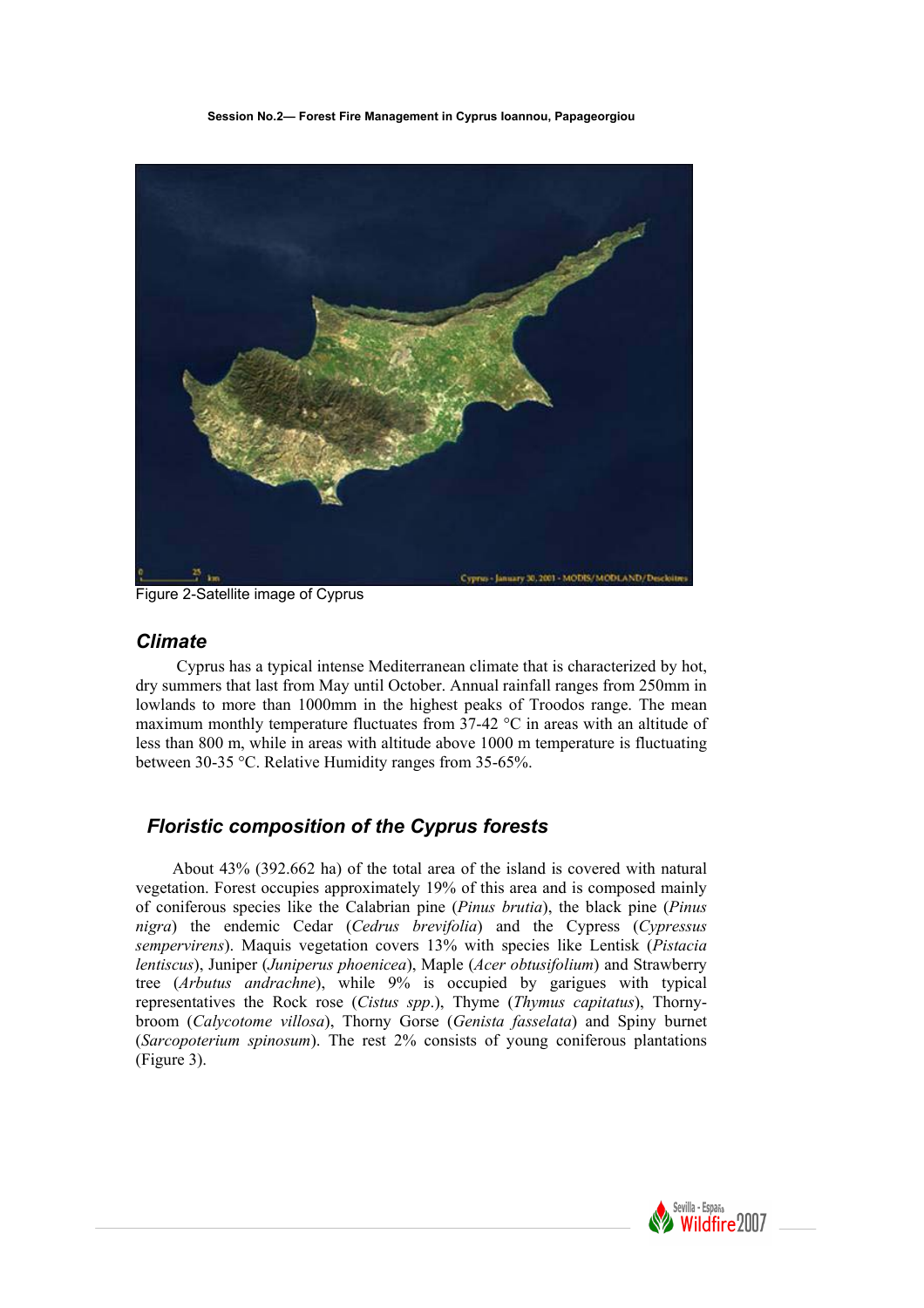#### **Session No.2—Forest Fire Management in Cyprus—Ioannou, Papageorgiou**



Figure 3-Natural vegetation map of Cyprus

#### *Administration – Management*

 State forests are managed by the Department of Forests, of the Ministry of Agriculture, Natural Resources and Environment. For reasons of better administration the forests of Cyprus are divided into three Divisions: The Paphos, the Troodos and the Nicosia-Larnaca and Famagusta Divisions, with headquarters being at Stavros tis psokas, Platania and Athalassa respectively.

 The State forests are classified into Permanent forest reserves, National Forest Parks and Nature Reserves. Fellings are confined only into the Permanent Forest Reserves while the National Forest Parks and the Nature Reserves are managed mainly for protection and recreational purposes.

 Fire protection, afforestation and reforestation of bare and burnt areas, the improvement of forest productivity and the provision of recreation to the public are among the main management objectives of the Department of Forests.

 A description and evaluation of the existing forest fire management system, which is implemented in Cyprus, as well as the restoration of the burnt areas will be presented in this paper.

# **Fire protection**

#### *Fire danger*

 Fire is by far the most destructive single agent, threatening the forests of Cyprus and no real progress can be made in Forest Development unless the forests are adequately protected. The long hot and dry summers, the frequent strong winds, the configuration of the ground and the inflammability of the vegetation favour the outbreak and quick spread of fires. Furthermore the urbanization, the abandonment of

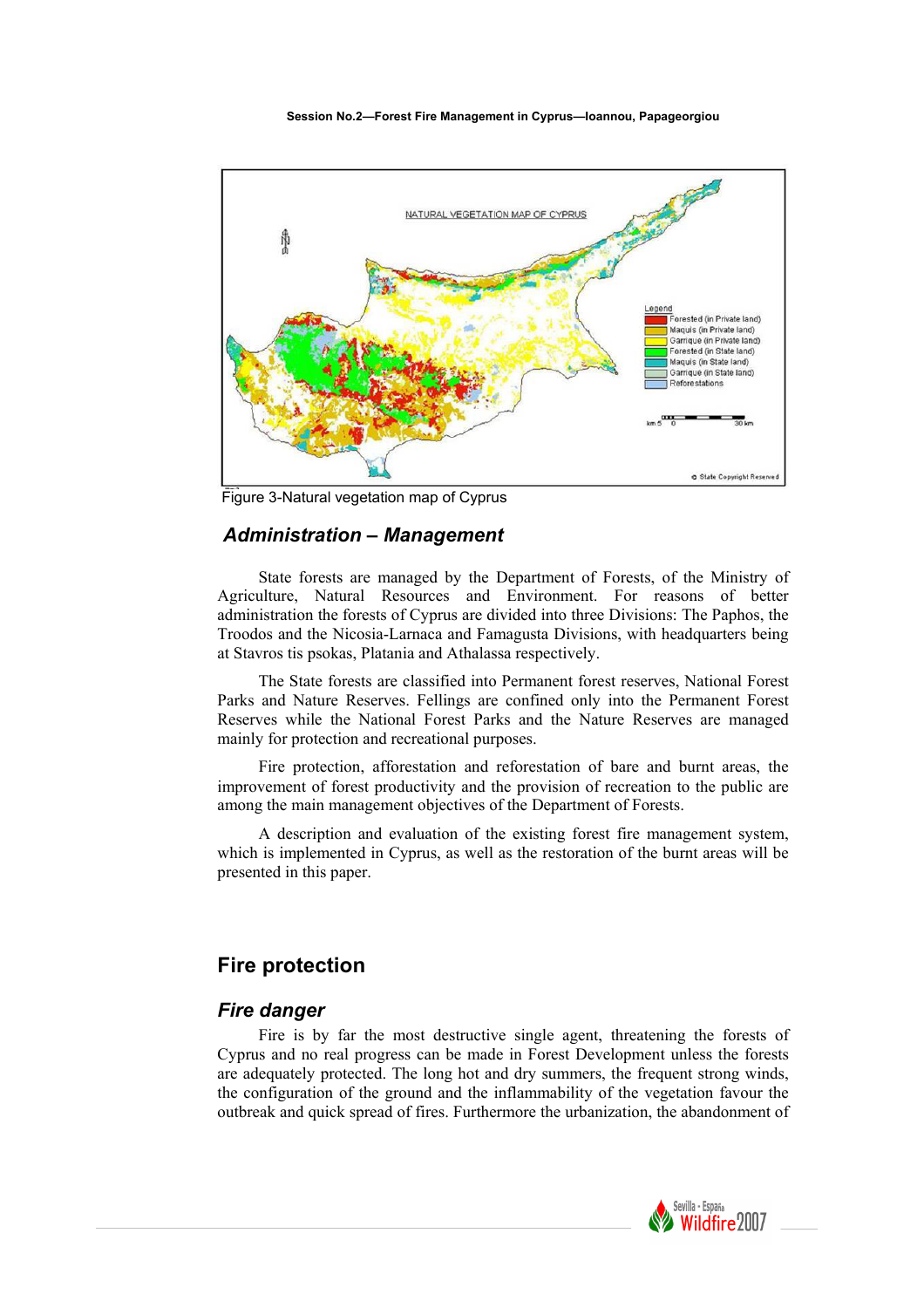#### **Session No.2— Forest Fire Management in Cyprus Ioannou, Papageorgiou**

rural areas and the increased number of visitors in the forest for recreation purposes raise the fire danger to very high levels (Figure 4).



Figure 4- Cyprus fire risk index

# **Impacts of forest fires**

Fires have many negative consequences the most important of which are:

- They endanger the safety of people and properties
- They result in excessive soil erosion and in certain cases they cause flood
- They cause serious economic losses especially to the farmers
- They induce negative impacts to the ecosystems and lead to loss of biodiversity
- They impair the aesthetic value of forests and damage historical and cultural values
- They hinder the development of private forestry

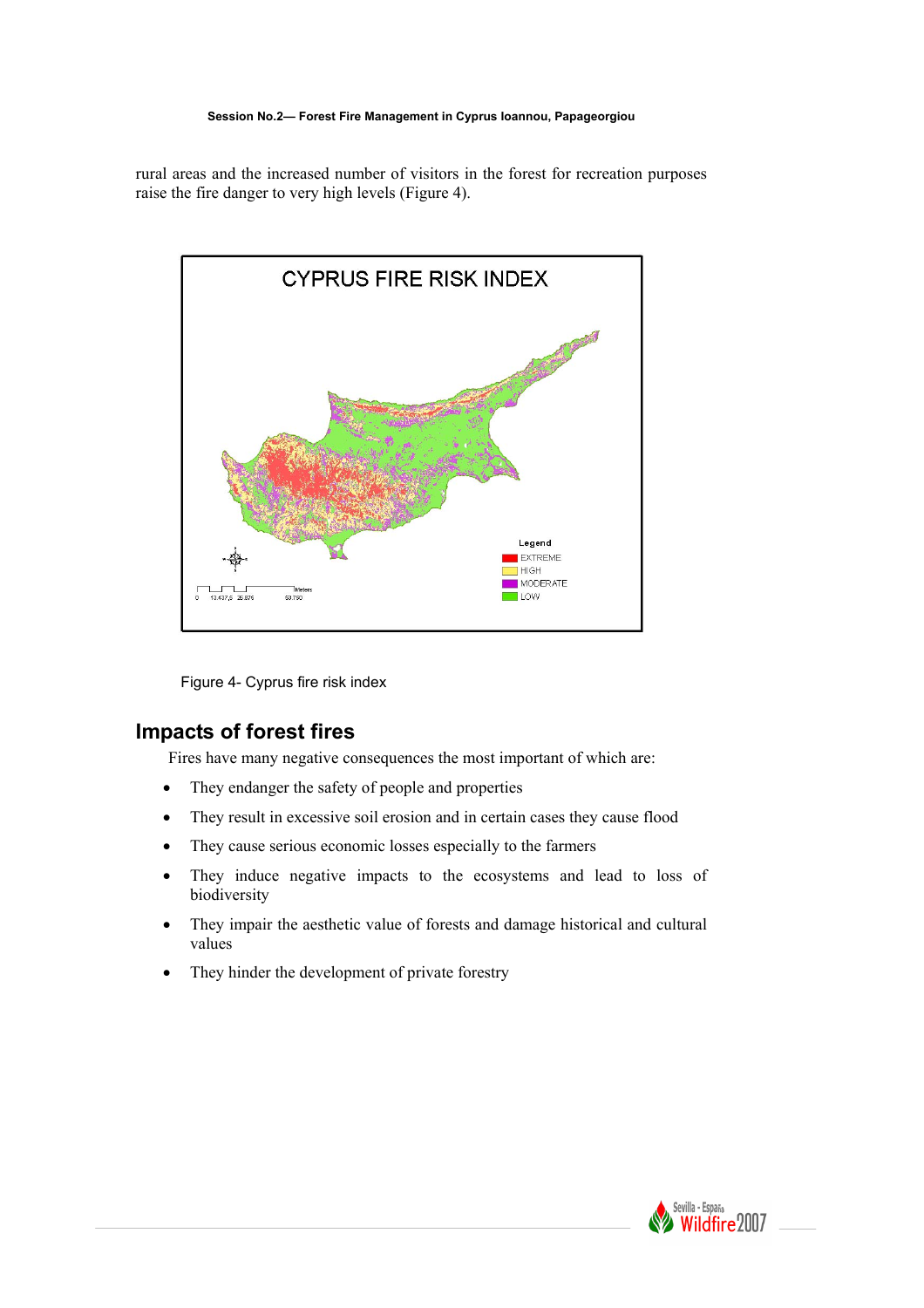# *Where fires usually begin*

 Few fires start within the forest but most of the fires usually start outside the forests or on their fringes. The number of fires and the corresponding burnt areas for the period 2000-2006 are shown on the figures 5a and 5b. Fires set by villagers in their own lands found in or adjacent to the forest are a usual practice and the spread of these fires into the forest is a common event. The forest fires starting points for the period 1994-2006 are shown in figure 6.





Figure 5a- Number of forest fires 2000-2006 Figure 5b- Burnt areas 2000-2006



Figure 6- Forest fire starting points 1994-2006

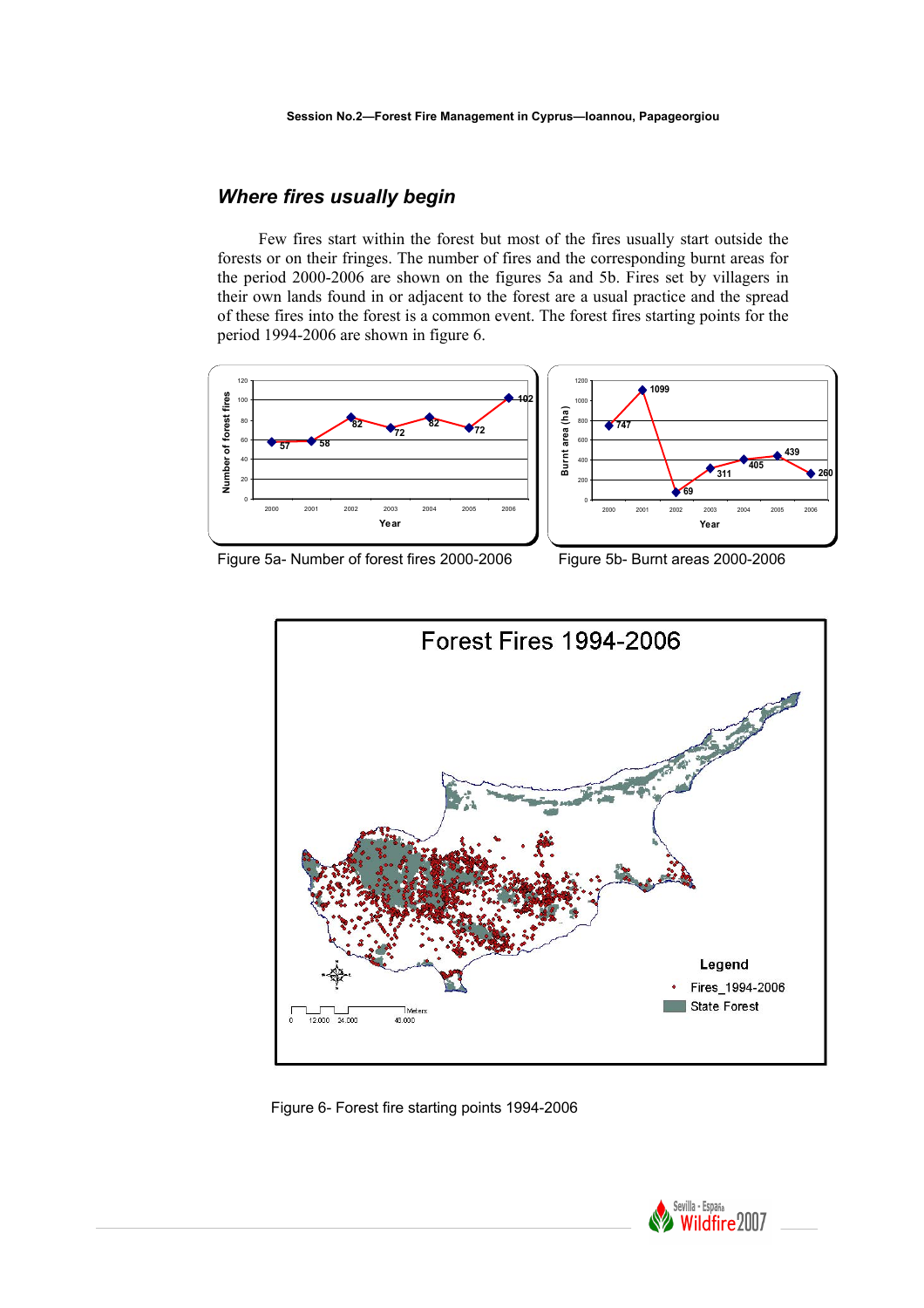#### *Causes of forest fires*

The knowledge and understanding of the causes of forest fires is of great importance since it helps fire managers in the decision making process and in taking the necessary and appropriate actions in order to minimize and even more to eliminate the risk of fire outbreaks. The biggest percentage of forest fires in Cyprus is of human origin. Nearly 80 % of these fires are due to negligence or lack of care and attention and 12% are attributed to arson. A considerable number of forest fires is caused from natural causes, mainly lightnings. However, these fires do not cause any significant threat to the forests, as the areas burnt are usually very small.

The fires caused by negligence or accidentally are the most frequent and mostly are related to the following human activities:

- Burning grass gorse or stubble by farmers without taking the necessary precautionary measures.
- Fires caused by careless visitors and picnickers when using fire for cooking and grilling.
- Burning cigarette ends and matches used by careless smokers
- Military exercises with ammunition or explosives of any kind
- Hunting during the summer period
- Burning of rubbish at non organized rubbish dumps
- \*Activities in country houses
- \* Fires caused by people or machines engaged in any activity associated with forest engineering and forest production
- Natural causes. Lightnings

A more detailed analysis of the fire causes is presented in figure 7.

The main aim of the Department of Forests is to eliminate fires that are caused by human negligence. This is achieved through the enforcement of the Forest Law, the enlightenment of the public, the establishment of picnic and camping sites, and the organization of regular patrolling for enlighten and prevention purposes and for quick intervention in cases of fire outbreaks.

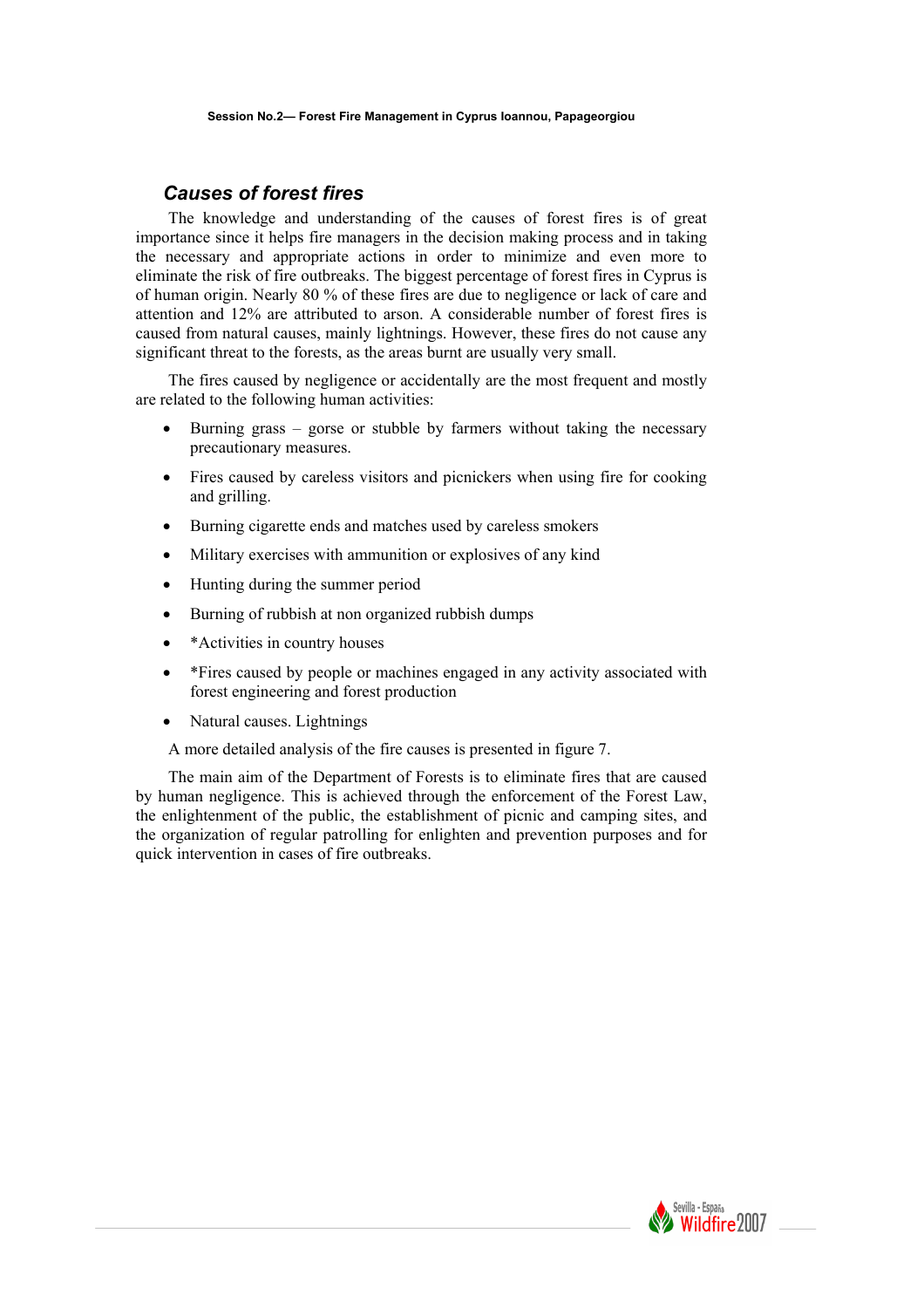

Figure 7- Analysis of the fire causes

# **Forest fire prevention**

Fire prevention includes all activities and measures directed at reducing fire occurrence. Through prevention, the chariness of the forests is succeeded on the one hand and on the other hand, the expenditure for prevention is much less than that for the suppression of fires. The main aim of prevention is to eliminate the causes of forest fires. For this reason the Department of Forests gives much emphasis on prevention and takes many preventive measures in order to reduce the risk of fire outbreaks.

 Preventive measures, which are taken to reduce risk of fire outbreaks, include the following:

#### *Enforcement of the Law*

The Cyprus Forest Law prohibits the lighting of any fire or the throwing of burning cigarette ends and matches in the forest or within a radius of 1 km from the boundaries of the forests. The Lawbreakers are liable to sufficient penalties being imprisonment not exceeding five years or to a fine not exceeding £ 5.000 (8.500 euro) or to both such sentences.

#### *Education and publicity*

 Since the majority of forest fires in Cyprus are of human origin and especially due to negligence, the Department of Forests makes every effort to gain the support and co-operation of the general public through a well planned and directed publicity and educational program. Through this educational campaign the public is informed

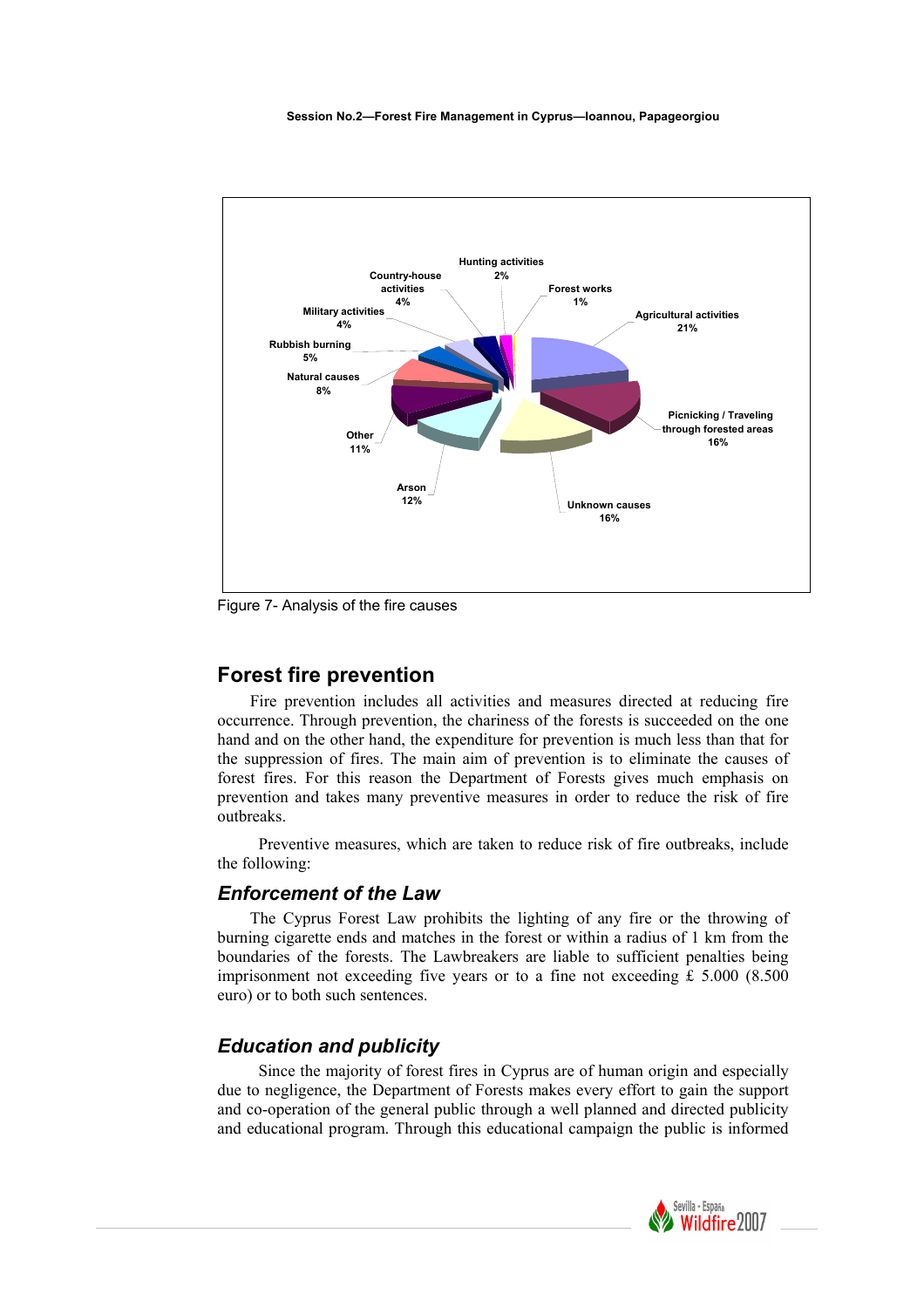#### **Session No.2— Forest Fire Management in Cyprus Ioannou, Papageorgiou**

about the causes and the consequences of forest fires as well as for the efforts made by the Government for the protection of the forests. The campaign targets the rural population, communities, schools, military camps, Police Stations, associations, organised groups of people and the visitors and picnickers of the forests.

The main activities related to the enlighten campaign are the following:

- Talks and interviews of forest officials through the mass media
- Special programs through the radio and television services
- Publication of texts and articles in the press and magazines
- The production and transmission of spots through the television and radio
- Lectures and film projection at schools, the Police, military camps and other organized groups of people
- Production and distribution to the public of relative leaflets and other printed matter
- The broadcast of the degree of fire hazard through the radio and television on a regular basis
- The placement of posters and signposts at conspicuous places of roads and villages
- Production and distribution of informative leaflets to students of the elementary and secondary schools
- The organization on an annual basis of the "Save our Forest Week" and of the "Save the Forest Day".

#### *Fire danger rating and announcement*

 Fires in Cyprus usually occur from April to the end of November. During this period the public is warned about the danger of forest fires through a fire-danger warning system, which is put into operation during this period.

 The degree of fire danger is broadcasted through the radio and the television every day immediately after the news and the weather broadcast.

#### *Picnic sites*

The Department of Forests established and maintains a number of picnic sites in the forests to meet the recreational needs of the public. These places in order to be attractive to the public are provided with a number of facilities such as parking places, toilets, water, benches, tables, hearths, sheds, games for children, etc.

 The picnickers are concentrated in these places instead of allowing them to roam and picnic anywhere without control. In this way the visitors and picnickers are supervised and therefore the fire danger is reduced.

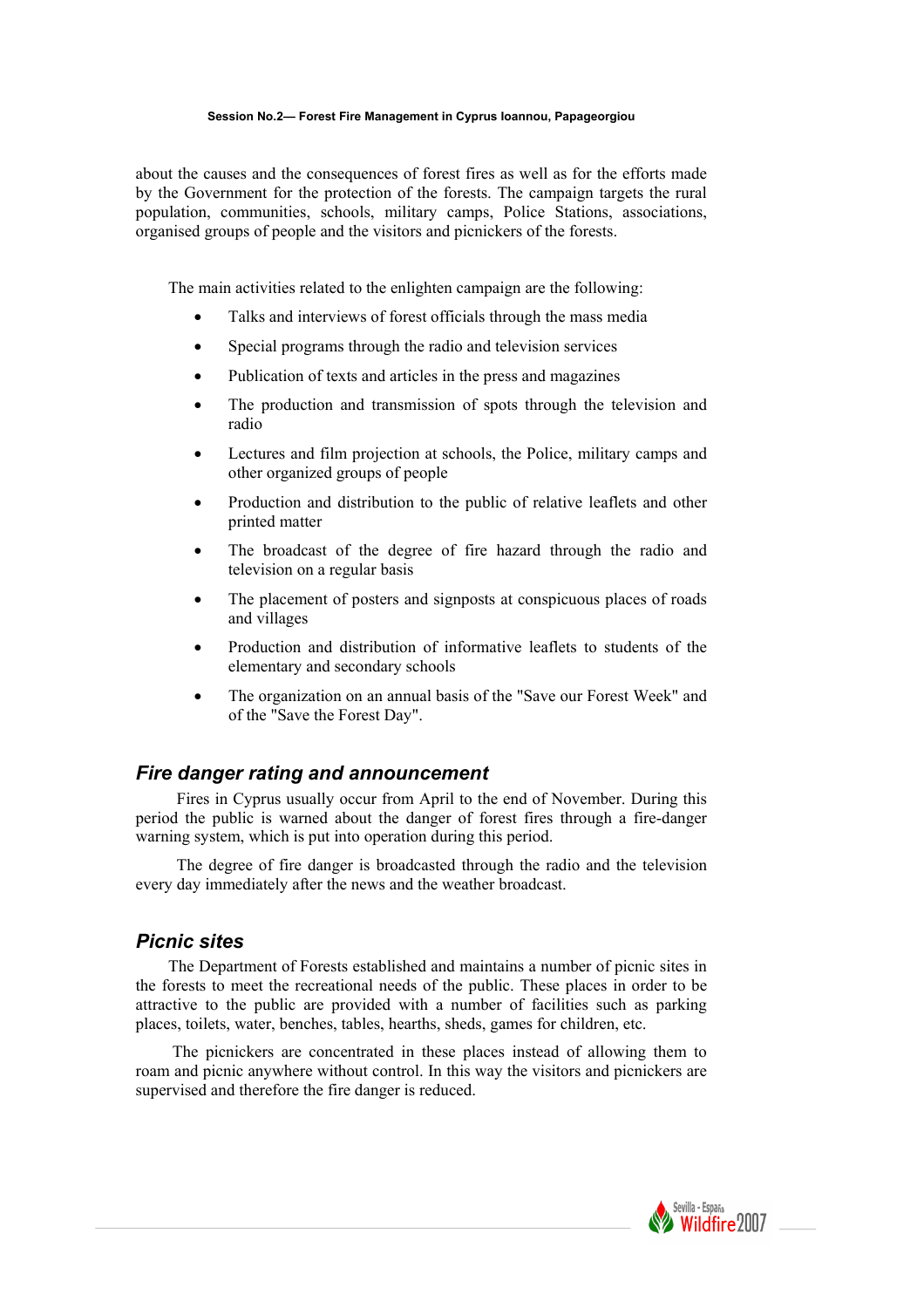#### *Patrolling*

During the fire season regular patrolling is done especially along the State forests delimitation line where most of the forest fires start. The main objectives of patrolling are:

- Detection, warning and intervention
- Public information
- Policing, law enforcement and fire suppression

 Most of these patrols are using light vehicles equipped with radiotelephone and lightweight fighting equipment whereas some of them are using small rapid intervention fire engines.

 Each patrol has its own sector and route planned in advance and keeps in a continuous contact with the Forest Fire Officer.

# **Detection and reporting system**

 For the quick detection and report of forest fires the following measures are taken by the Department of Forests.

#### *Fire look-out towers*

 A network of fire look-out towers exist throughout Cyprus. These are located at the top of mountains to ensure a maximum coverage of the forest.

 All look-out stations are linked to the existing telephone and radiotelephone network of the Department of Forests and they are manned during the fire season on 24 hour basis.

#### *Ground patrol system*

 In hidden parts of the forest, which are not covered by the look-out stations, ground patrolling is arranged not only to detect fires but also for rapid intervention in case of a fire.

#### *Detection from airplanes*

 Arrangements for reporting of forest fires by the Civil Aviation as well as by the Army Air Force have been made.

#### *Detection by the public*

 The contribution of the public to the detection and reporting of forest fires is increasing year by year.

#### *Forest Telecommunication*

 The Department of Forests maintains its own telephone and radiotelephone system of communication. All forest stations and look-out stations are linked to the telephone and radiotelephone system of the Department. All cars, lories fire engines etc. are equipped with mobile radiotelephones and almost each forester has his own portable radiotelephone. Various repeater stations are installed on high mountain peaks so communication through radiotelephones can be directly done from and to any part of the forest.

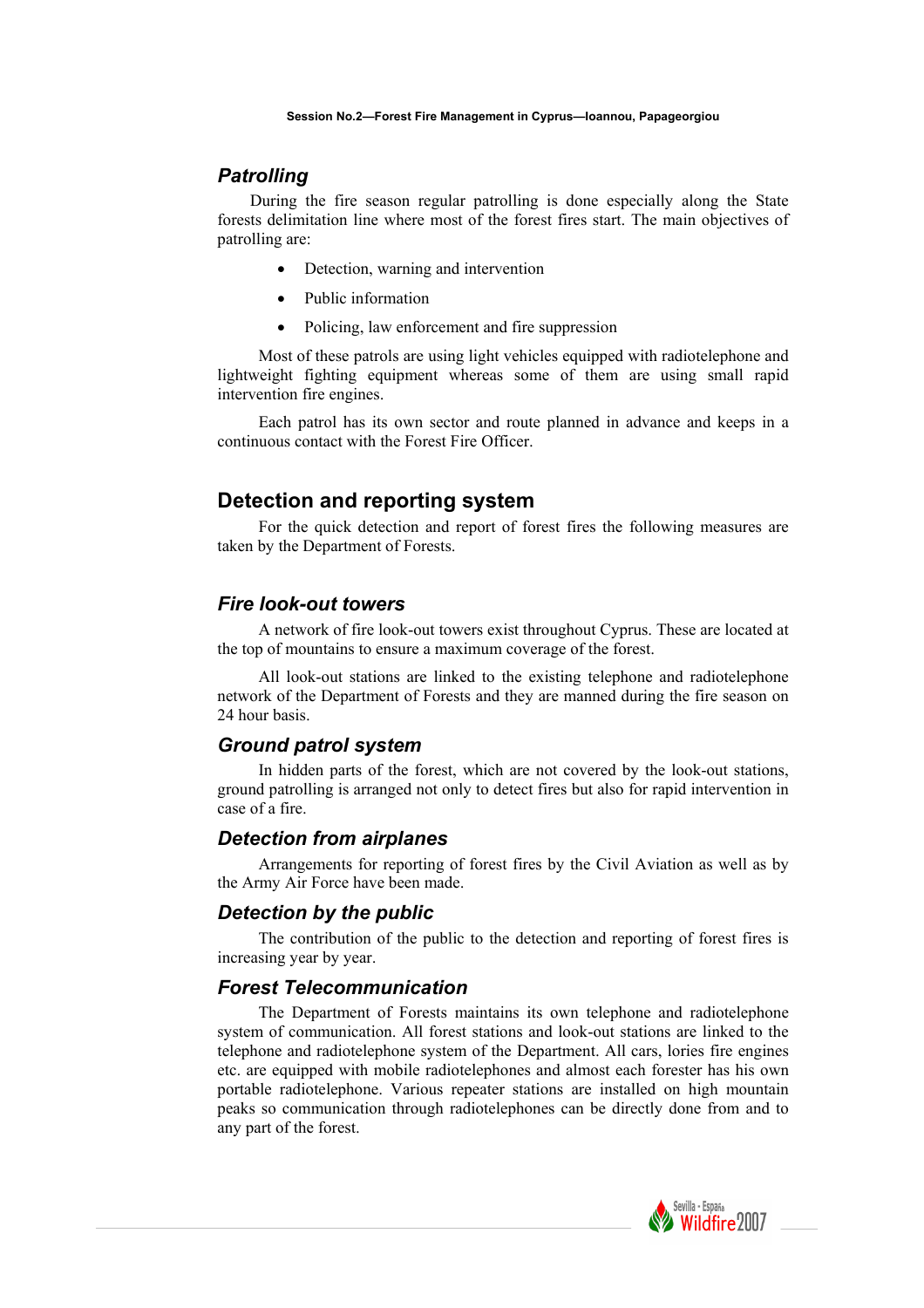This system plays an important role in the co-operation of activities regarding forest fire protection.

# **Pre-suppression and control organization**

 To prevent the quick spread of any fire outbreak and to facilitate the control of the forest fires a number of pre-suppression measures are taken by the Department of Forests which includes the following:

#### *Roads and Jeep-tracks*

 For efficient management of the forest in general and for fire protection in particular, the Department of Forests has been developed and maintains a good road network.

 These roads are planned in such a way to give access to all parts of the forests for timely intervention when a fire occurs.

 Priority is given to the construction of roads and jeep-tracks along the boundaries of the forest where most of the fires start.

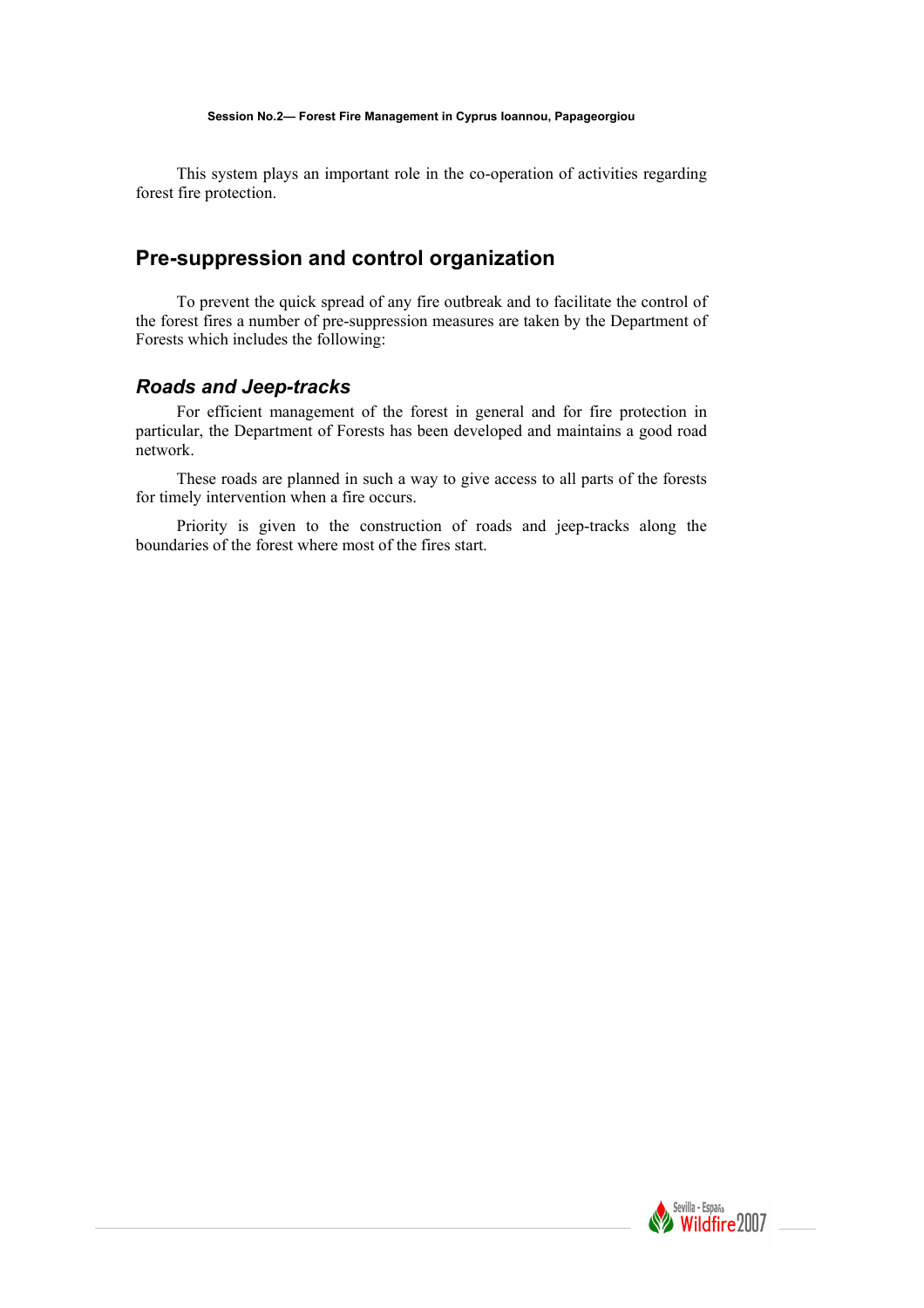#### *Fire brakes*

 To break up the continuity of the vegetation, fire brakes are constructed and maintained on ridges and other natural features.

 Their width ranges from 6-30 meters depending on the vegetation and the adjacent crown of standing trees. Priority is given to the construction of fire breaks along gentle ridges where heavy vehicles and fire engines can travel in the case of a fire and especially in areas with young plantations which adjoin high fire risk areas.

#### *Water tanks, hydrants, water valves*

Concrete water tanks of about 90m<sup>3</sup> capacity are constructed along roads in areas where natural springs are found in order to fill or refill the fire engines in the case of fire incidence.

 Hydrants and water valves are installed on pipelines, which are passing through the forest.

#### *Vegetation treatments*

The Department of Forests proceeds on a regular basis on various vegetation treatments with the aim to reduce the risk of ignition and the spreading rate of forest fires. These treatments include:

- Pruning
- Cleanings
- Removal of both herbaceous and woody vegetation along roadside
- Planting fire resistant species
- Prescribed burnings
- Controlled grazing
- Mixing of conifers and broadleaves
- Seeding of species with low biomass

#### *Vehicles, air means and machinery*

A sufficient number of vehicles, mainly Land-Rover type are maintained by the Department of Forests for the transportation of the fire fighters to the fire.

Since 2000 the Republic of Cyprus hires 2 firefighting helicopters during the fire season period. Furthermore the Department of Forests is equipped with a small firefighting airplane. During 2007 the Department of Forests will be equipped with 2 new heavy duty firefighting helicopters. The use of helicopters in combination with the airplane was proved to be very effective.

 During the fire season crawler tractors are removed from other works and are used for road maintenance as well as for construction and maintenance of fire breaks. During the weekends and public holidays these tractors are moved to loading points so that in case of a fire they can easily be loaded and transported to the scene by suitable lories which were purchased for this purpose, by the Department of Forests.

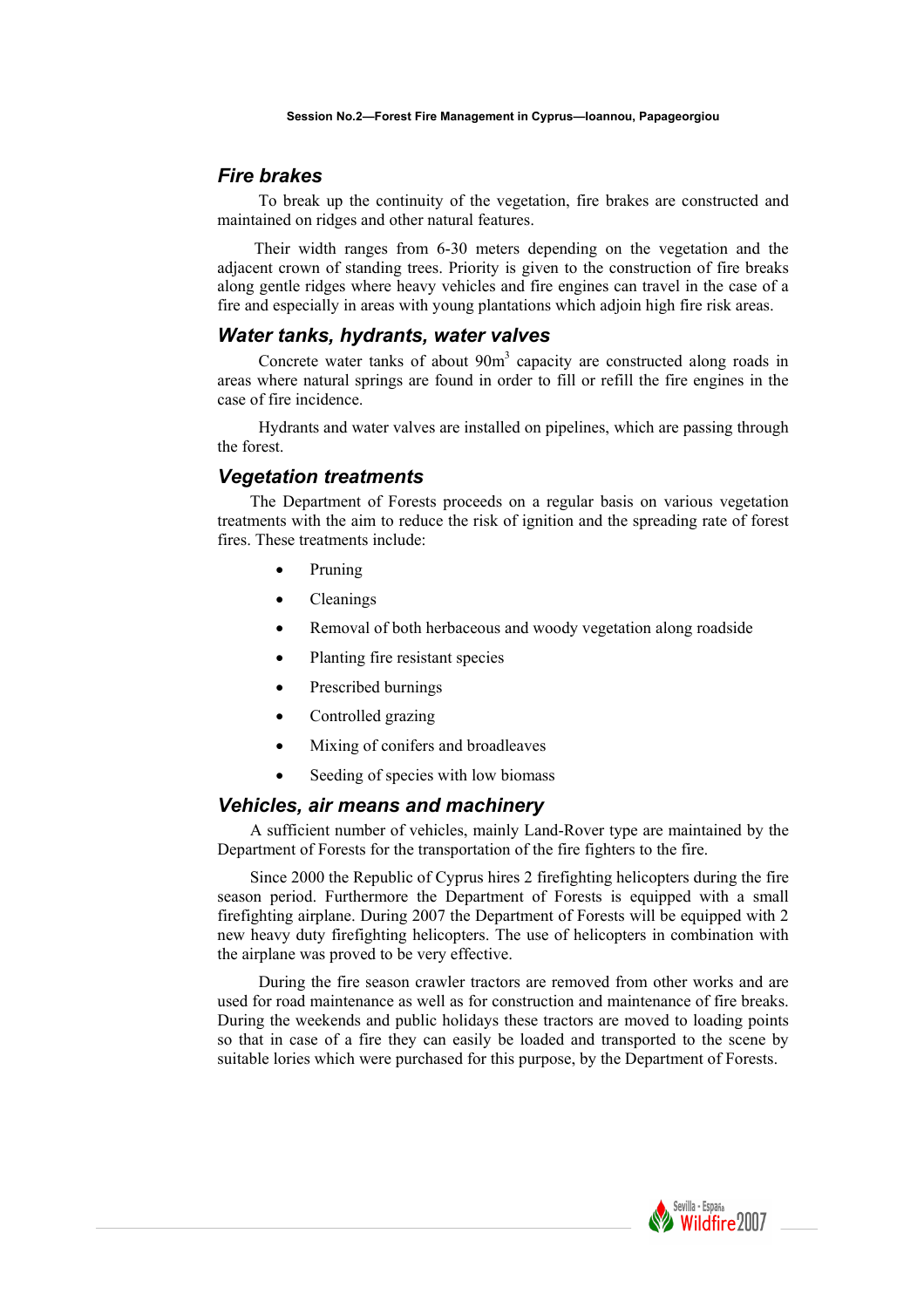# *Stores (tools and equipment)*

 Every forest station has its own store where tools and other fire fighting equipment are kept. Before the fire season starts, all tools and equipment are checked. Unserviceable tools are replaced with new ones and old ones are repaired in to a working condition.

# **Forest fire control**

#### *(Suppression measures)*

### *Fire fighting squad*

 During the fire season 360 persons are recruited to form the fire fighting squads. The Department of Forests has some regular employees who are well trained in fire fighting. These laborers are employed during winter time, on various forestry works and form the nucleus of fire-fighting squads during the fire season. When a fire breaks out they are the first to go.

 The fire-fighting body is split up into groups of 10-15 men and is distributed in various forest stations, which considered as key points for attacking quickly, and effectively any fire outbreak.

 Each group is provided with one or more cross - country vehicles equipped with mobile radiotelephone, and at least with one fire engine and other necessary equipment for fire fighting.

# *The Cyprus Forestry College*

 At the Cyprus Forestry College there are about 40 students every year. This is a significant force and is properly organized and used for fire fighting.

 The Cyprus College is equipped with proper vehicles for transportation of the students, mobile and portable radiotelephones as well as with fire engines and other necessary tools and equipment and they form an effective body for fighting forest fires.

# *Stand by of Forest officials*

 During the fire season adequate number of forest officials remains on stand-by in all forest stations and divisional headquarters, according to a duty roster.

 In case of a fire these foresters are the first to go in the scene of the fire and organize the firefighters.

# *Organization of forestry works*

During summer, the forest works are organized in such a way so that laborers to be found at various strategic points in the forest. The foresters who are in charge of these works are continuously in contact with the divisional

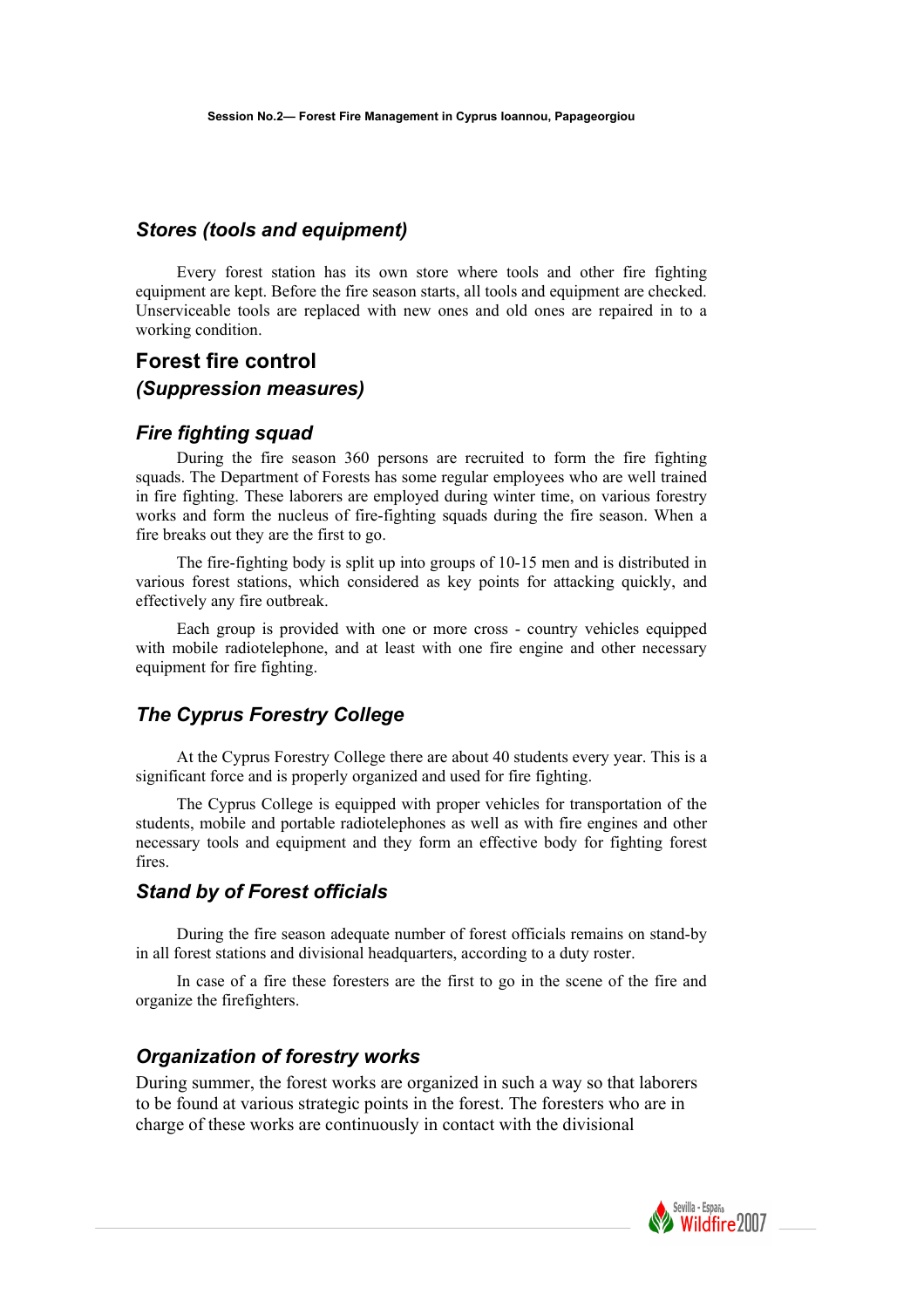headquarters and since they are equipped with the necessary tools they can move to the fire without delay.

### *Fire engines*

 The improvement of the forest road network changed the scene of forest fire fighting in Cyprus. Fire fighting, which in the past was carried out manually, today is done by fire fighting engines using mainly water.

 The Department of Forests today maintains fire engines with a capacity ranging from 2000 - 12000 liters of water.

 The majority of these fire engines are equipped with low-pressure water pumps but some of them are equipped with low and high-pressure pumps.

 The Department of Forests maintains also small fire engines of a capacity of about 650-700 liters of water, which are used for patrolling and rapid intervention in case of a fire.

Availability of water for fire fighting in Cyprus is achieved by:

- Construction of concrete water tanks of a capacity of 90  $m<sup>3</sup>$  at strategic points along forest roads where springs are found.
- Installing of hydrants on pipelines carrying water from the forest to the villages.
- Constructing access routes to existing water dams.
- Creating small pools along perennial streams.

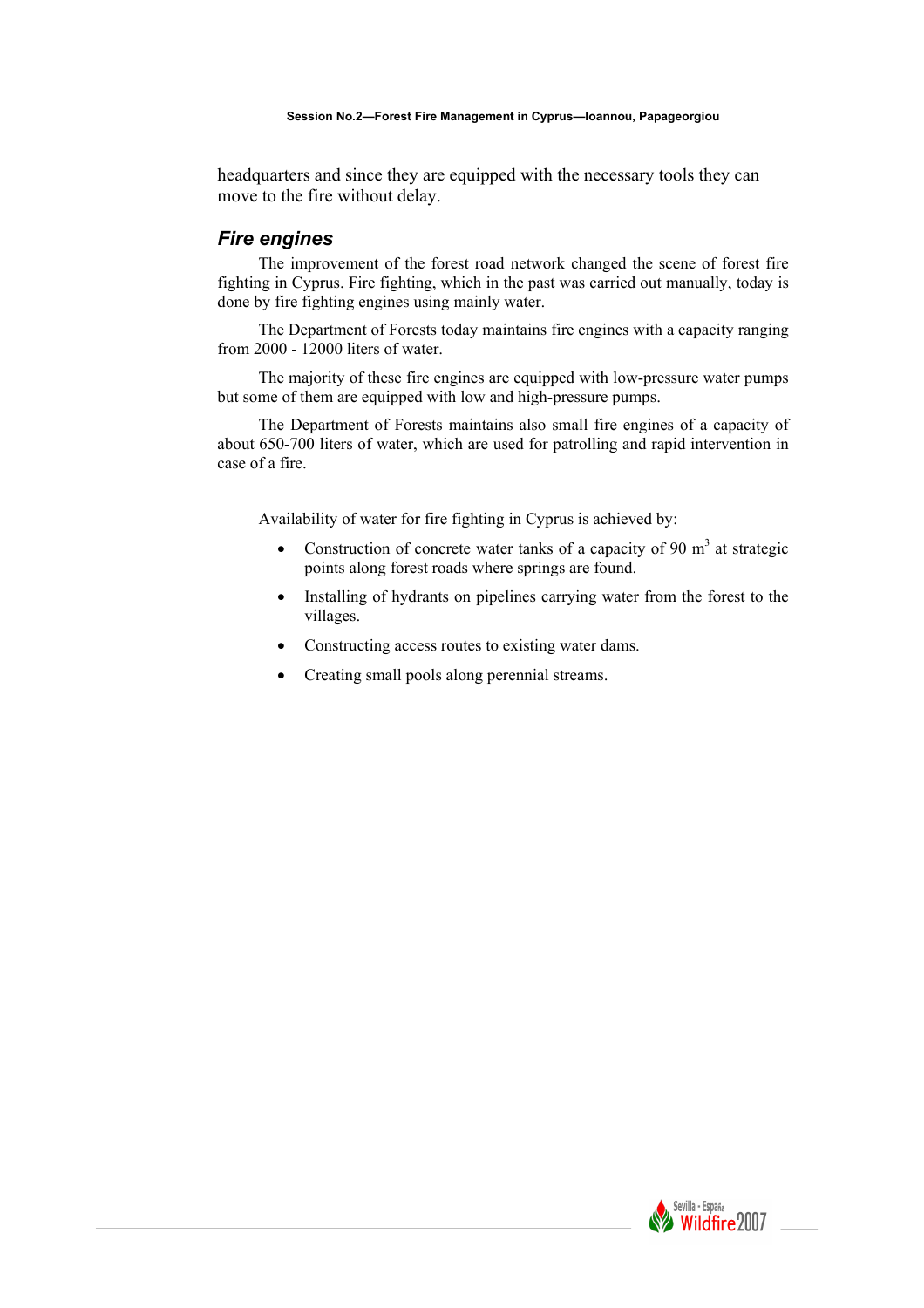# **Co-operation with other Countries, Services and Institutions**

The responsibilities and appositeness of the involved Services are determined by the relevant legislations.

The Department of Forests is in close co-operation with other Services of the Government of Cyprus like the Fire Service, the Police, the Army, the Game Fund, the District Administrations, the Civil Defense, and the various Departments of the Ministry of Agriculture, Natural Resources and Environment. This co-operation aims for the best possible results for the problem of forest fires. It is a multilateral cooperation that includes among others, the exchanging of information, trainings, preparation of fire protection plans, preventive strategic planning, and the availability of personnel and other equipment in case of fires.

There is also a harness co-operation with the United Nations Forces In Cyprus (UNFICYP) and the Royal Air Force (RAF) both for pre-suppression and fire suppression purposes.

The Department of Forests also co-operates with various territorial organizations and groups of people whom are adequately educated and trained in order to be able to contribute in the efforts for prevention and suppression of forest fires whenever they are asked. As a result of this is the formation of volunteer's squads, which are in most cases equipped with fire fighting vehicles and fire suppression equipment.

Furthermore, there is also a close co-operation with many countries such as Greece, Spain, Israel etc. In addition to this, there is close co-operation with a number of institutions, and research centers such as the Joint Research Centre of the European Committee and the Mediterranean Agronomic Institute of Chania. The basic purpose of this kind of co-operation is the exchange of knowledge, experiences and technical know-how regarding the use and adoption of new methods and practices as well as for the provision of assistance, mostly by air means, in cases of large and disastrous fires.

The Department of Forests forwards to various International Organizations like FAO and the European Union on a regular basis, statistics and other relevant data regarding forest fires in Cyprus.

The level of co-operation among the different Services of Cyprus, other countries and institutions involved in the issue of forest fires is at very high standards.

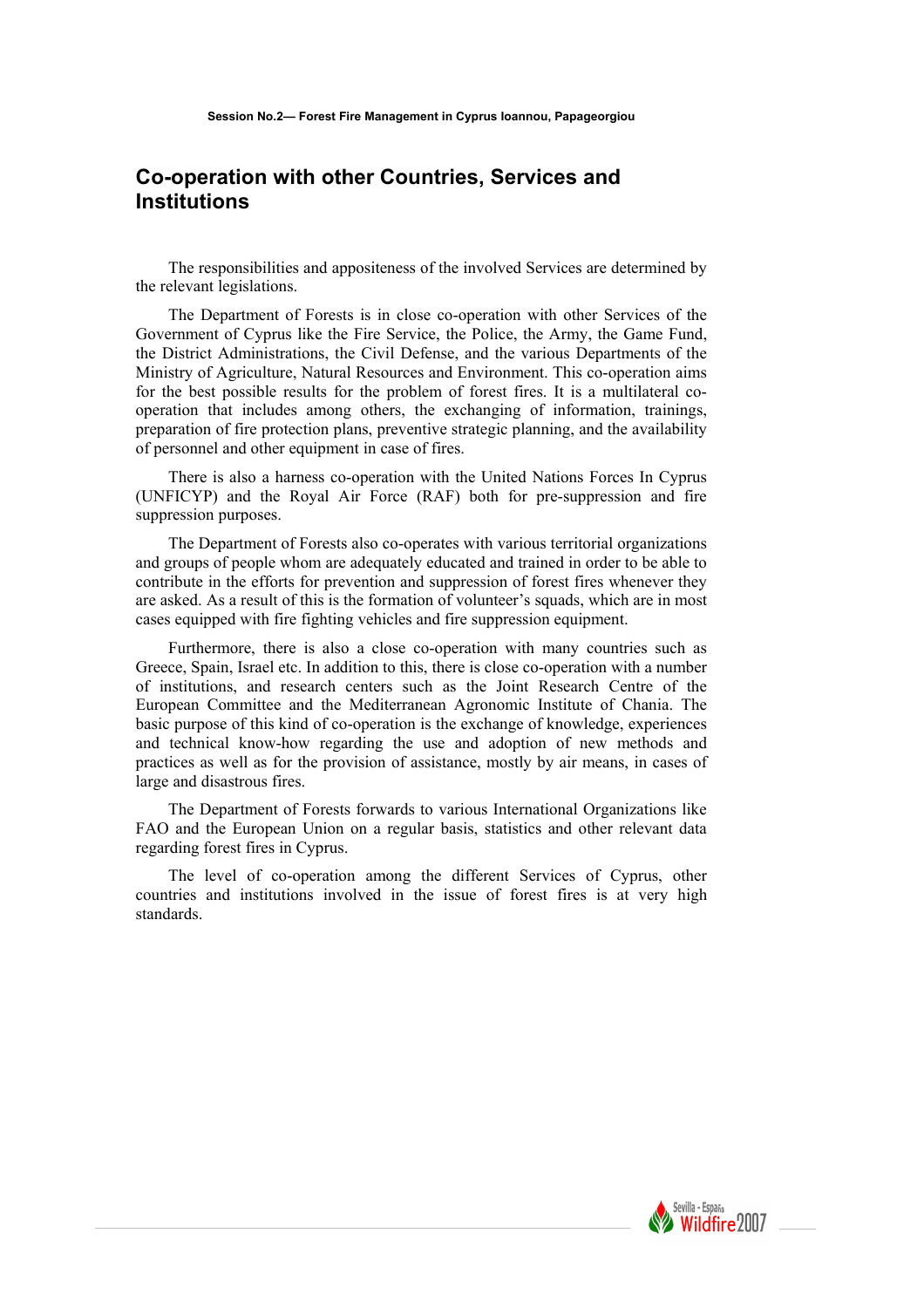# **Evaluation of the existing forest fire control system**

# *Response time (period 2000-2006)*

 The average response time for the period 2000-2006 is 12 minutes. The rapid intervention results in minimizing the extent of losses (Figure 8).



Figure 8-Response time 2000-2006

The total burned area of 80% of the forest fires during the period 2000-2006 did not exceed the 1 ha (Figure 9).



Figure 9-Classification of the burnt areas